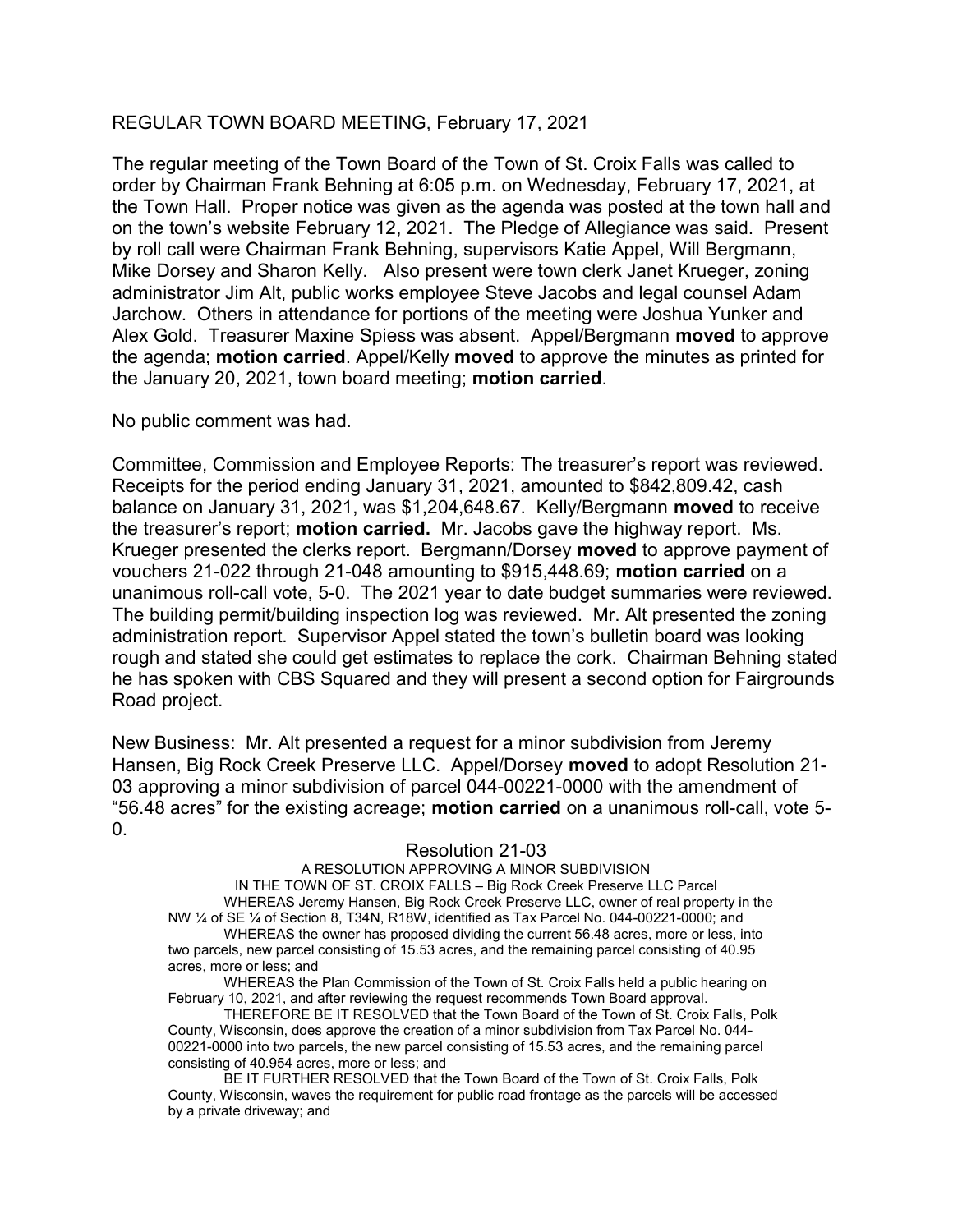BE IT FURTHER RESOLVED that the Town Board authorizes a Town Representative to sign the "Polk County Subdivision Ordinance Town Board Check List", and

 BE IT FURTHER RESOLVED that the Town Board requests the Polk County Land Information Office to review and approve the creation of this minor subdivision, and BE IT FURTHER RESOLVED that the subdivider provide the Town with a copy of the Certified Survey Map after same has been recorded in the Polk County Register of Deeds office.

Mr. Alt presented a request for a professional office, health and athletic facility at 2038 US Highway 8. Dorsey/Bergmann moved to adopt Resolution 21-04 approving a professional office, health and athletic facility in the commercial district; motion carried on a unanimous roll-call vote, 5-0.

## Resolution 21-04

 A RESOLUTION GRANTING A SPECIAL EXCEPTION TO ALEX GOLD TO OPERATE A PROFESSIONAL OFFICE AND A HEALTH & ATHLETIC FACILITY IN THE COMMERCIAL DISTRICT

WHEREAS Alex Gold, owner, filed an application with the Town of St. Croix Falls Zoning Office to operate a professional office and a health and athletic facility at 2038 US Highway 8, located in the NW ¼ of NE ¼ of Section 34, T34N, R18W, and identified as Tax Parcel No. 044- 00924-0000, and

WHEREAS Chapter III, Section C, 3. Commercial District, c. (2) changes of use in nonconforming structures or property requires a Special Exception; and

WHEREAS the Plan Commission did conduct a public hearing on the matter and did recommend approval on February 10, 2021, for the special exception with conditions to operate a professional office and a health and athletic facility in the NW ¼ of NE ¼ of Section 34.

THEREFORE BE IT RESOLVED that the Town Board of the Town of St. Croix Falls, Polk County, Wisconsin, does hereby concur with the Town Plan Commission to grant a special exception to Alex Gold to operate a professional office and a health and athletic facility at 2038 US Highway 8, located in the NW ¼ of NE ¼ of Section 34 and identified as tax parcel #044-00924- 0000 subject to the following conditions:

1. The business will be on a one year probationary period during which any complaint will lead to an automatic review of the special exception and/or conditions by the Plan Commission and/or Town Board;

2. The special exception shall terminate upon the sale or transfer of ownership of either the parcel of land or the business itself; and

3. The Business must obtain and maintain all proper permits.

 BE IT FURTHER RESOLVED that this special exception is conditioned on the applicants obtaining the necessary and required permits, if any, from Polk County and various agencies of the State of Wisconsin; and

 BE IT FURTHER RESOLVED that this special exception must be exercised by application for the necessary permits within twelve (12) months of the date of this Resolution.

The 2020 Financial Report was presented. Appel/Kelly moved to adopt the 2020 Financial Report; motion carried. Dorsey/Kelly moved to approve Lake Services Unlimited proposal for 2021 lawn maintenance of cutting, trimming and blowing off at seventy dollars (\$70.00) per service and a one-time application of pre-emergence weed control at one hundred five dollars (\$105.00); motion carried on a unanimous roll-call vote, 5-0. The first reading was had on the amendment to the zoning ordinance regarding mobile storage containers with minor changes. Discussion was had on the water issues at the town hall. Dorsey/Appel moved to approve Comfort Systems proposal for installation of a water softener system in the amount of two thousand six hundred eighty-seven dollars (\$2,687.00) and the replacement of three toilets with TOTO Entrada Elongated ADA toilets in the amount of one thousand six hundred sixtyfour dollars (\$1,664.00); motion carried on a unanimous roll-call vote, 4-0 with Chairman Behning recusing himself.